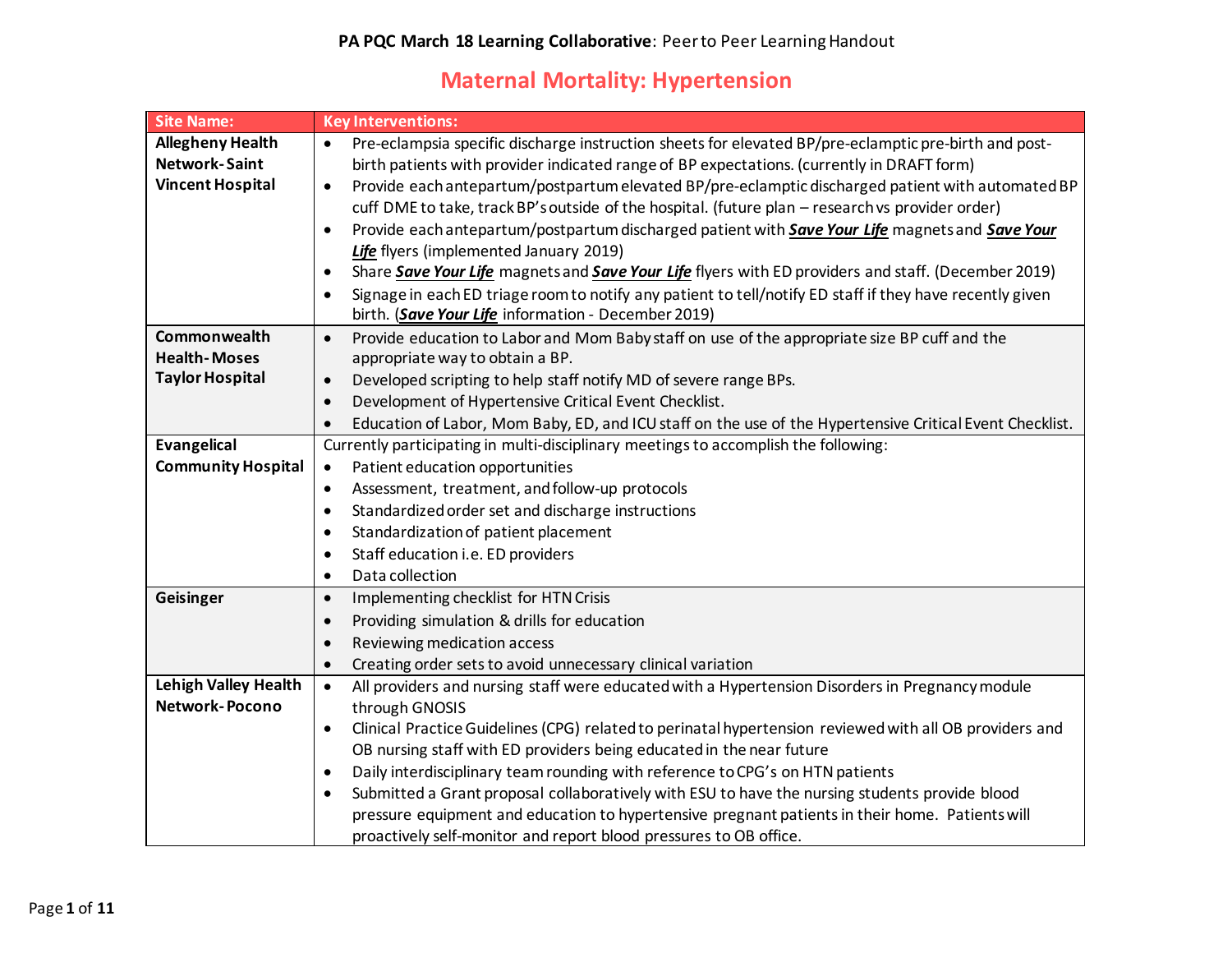| <b>Site Name:</b>            | <b>Key Interventions:</b>                                                                                        |
|------------------------------|------------------------------------------------------------------------------------------------------------------|
| <b>Penn Medicine-</b>        | Preeclampsia Pathway<br>$\bullet$                                                                                |
| <b>Chester County</b>        | Hypertensive Management Pathway<br>$\bullet$                                                                     |
| Hospital                     | Postpartum Hypertension Pathway<br>$\bullet$                                                                     |
|                              | Adoption of Heart Safe Motherhood<br>$\bullet$                                                                   |
| Punxsutawney                 | Develop order sets for the ED for timely treatment of Hypertensive pregnant/postpartum patients<br>$\bullet$     |
| Hospital                     | Education of ED staff/physicians on identifying & treating Hypertensive pregnant/postpartum patient<br>$\bullet$ |
|                              | using ACOG & AIM guidelines                                                                                      |
| <b>St. Luke's University</b> | Verified with ED if current screening process is to determine if patient recently had a baby<br>$\bullet$        |
| <b>Health Network</b>        | Enlisted our EPIC IT team members to assist us with building a screening tool to be used in ED<br>$\bullet$      |
|                              | Contacted WellSpan contact to get input on what they have included in their screening tool<br>$\bullet$          |
|                              | Ordered AWHONN magnets to distribute at discharge for mothers to put on fridge<br>$\circ$                        |
| <b>Tower Health-</b>         | HTN protocol in place by 7/1/20 (model after the California Quality Collaborative).<br>$\bullet$                 |
| <b>Reading Hospital</b>      | AWHONN postbirth warnings signs education for staff and for all post-partum patients prior to<br>$\bullet$       |
|                              | discharge.                                                                                                       |
| <b>UPMC Womens</b>           | Standardized:<br>$\bullet$                                                                                       |
| <b>Health Service Line</b>   | Diagnostic criteria, monitoring and treatment of severe preeclampsia/eclampsia, algorithms, order<br>$\circ$     |
|                              | sets, protocols, staff and provider education, unit-based drills, debriefs.                                      |
|                              | Process defined for timely triage and inpatient, outpatient, and ED evaluation.<br>$\circ$                       |
|                              | Medications for treatment stocked and immediately available.<br>$\circ$                                          |
|                              | Recognition and Prevention:                                                                                      |
|                              | Protocol for measurement and assessment of BP and labs for all pregnant and postpartum women<br>$\circ$          |
|                              | Prenatal & postpartum patient education on signs & symptoms of hypertension & preeclampsia                       |
|                              | Implemented Vivify for outpatient B/P monitoring and symptomatology                                              |
|                              | Response:                                                                                                        |
|                              | Implemented Nurse Driven Protocol for ordering remote monitoring. Program spread to<br>$\circ$                   |
|                              | community hospitals of UPMC Northwest & UPMC Horizon                                                             |
|                              | Completed Service Line Gap Assessment ~ 2020 The Joint Commission Standards<br>$\circ$                           |
|                              | Maternal Health Awareness Day January 23, 2020 Focus: Fourth Trimester<br>$\circ$                                |
|                              | Provided take home toolkit for participants<br>$\circ$                                                           |
|                              | Implemented a Service Line MMRC first meeting February 17, 2020<br>$\circ$                                       |
|                              | Implemented UPMC Perinatal Quality Collaborative first meeting February 26, 2020<br>$\circ$                      |
|                              | Post birth warning sign magnets provided to all mothers upon discharge across UPMC                               |
|                              | Implemented Maternal Fetal Triage Index (MFTI) obstetrical triage rapid assessment tool<br>$\circ$               |
|                              | Commercials and interviews by Medical Staff leaders on Maternal Morbidity & Mortality<br>$\circ$                 |
|                              | Developing a system wide policy for assessing and managing HTN<br>$\circ$                                        |
|                              | Reporting:                                                                                                       |
|                              | Multidisciplinary review of all severe hypertension/eclampsia event cases; Post event debriefs                   |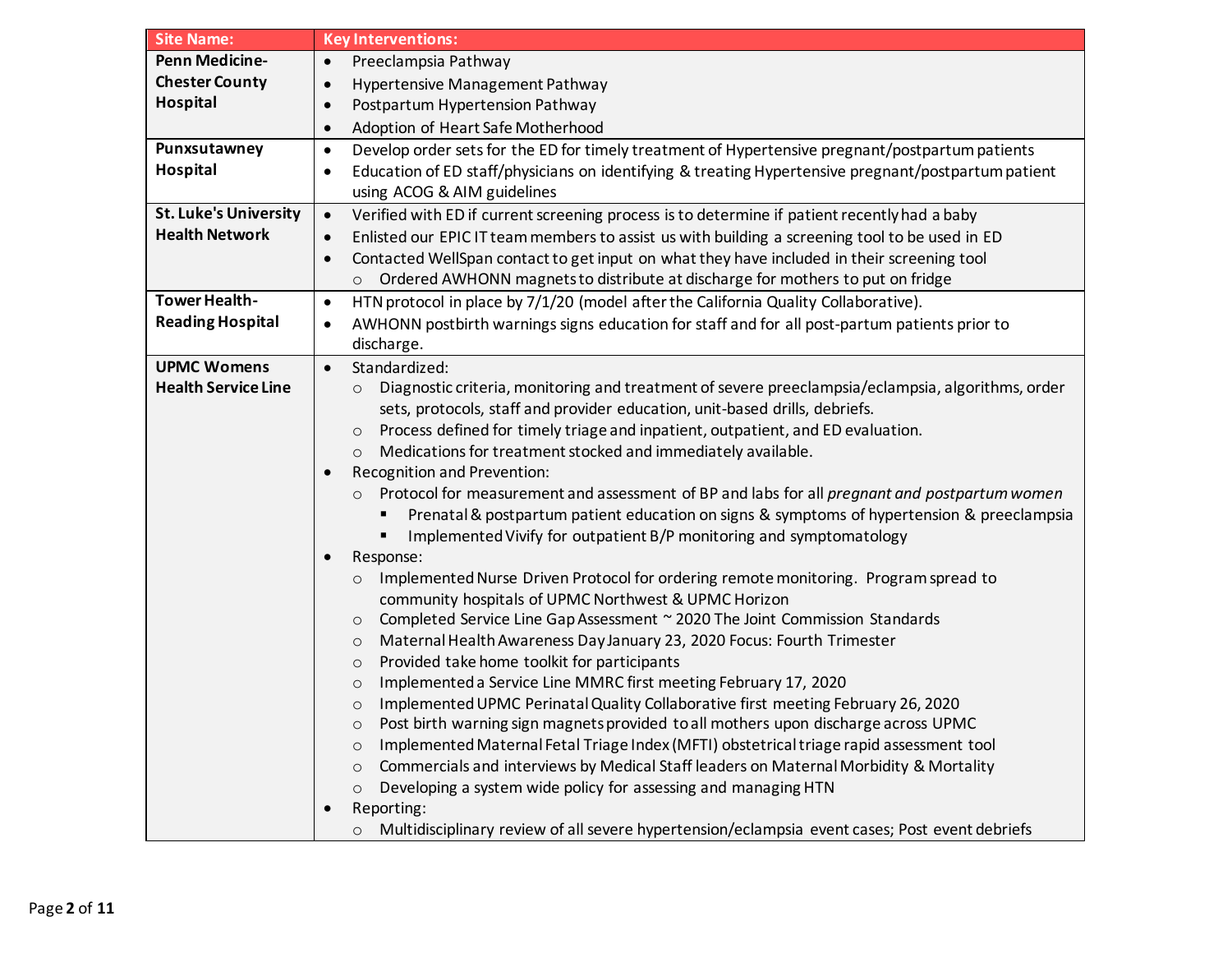| <b>Site Name:</b>      | <b>Key Interventions:</b>                                                                       |
|------------------------|-------------------------------------------------------------------------------------------------|
| <b>WellSpan Health</b> | Completed:                                                                                      |
|                        | Roll out of low dose aspirin screening in epic at the first OB visit<br>$\bullet$               |
|                        | Free aspirin provided at office                                                                 |
|                        | Roll out of Relias education                                                                    |
|                        | Roll out of Meds to Beds (YH)<br>٠                                                              |
|                        | Implemented new policy on severe hypertension<br>$\bullet$                                      |
|                        | Implemented new physician guidelines on severe hypertension                                     |
|                        | Implemented severe maternal morbidity reviews<br>6                                              |
|                        | In process:                                                                                     |
|                        | Creation of Education for ED nurses and providers<br>$\bullet$                                  |
|                        | Creation of a system wide ED policy on the care of pregnant and postpartum women<br>٠           |
|                        | Creation of a BPA to trigger repeat BP measurement in pregnant and postpartum women with severe |
|                        | hypertension                                                                                    |
|                        | Creation of a Post-Birth screen in the ED with BPA<br>$\bullet$                                 |
|                        | Creation of drills on severe HTN and PPH                                                        |

**Maternal Mortality: Hemorrhage**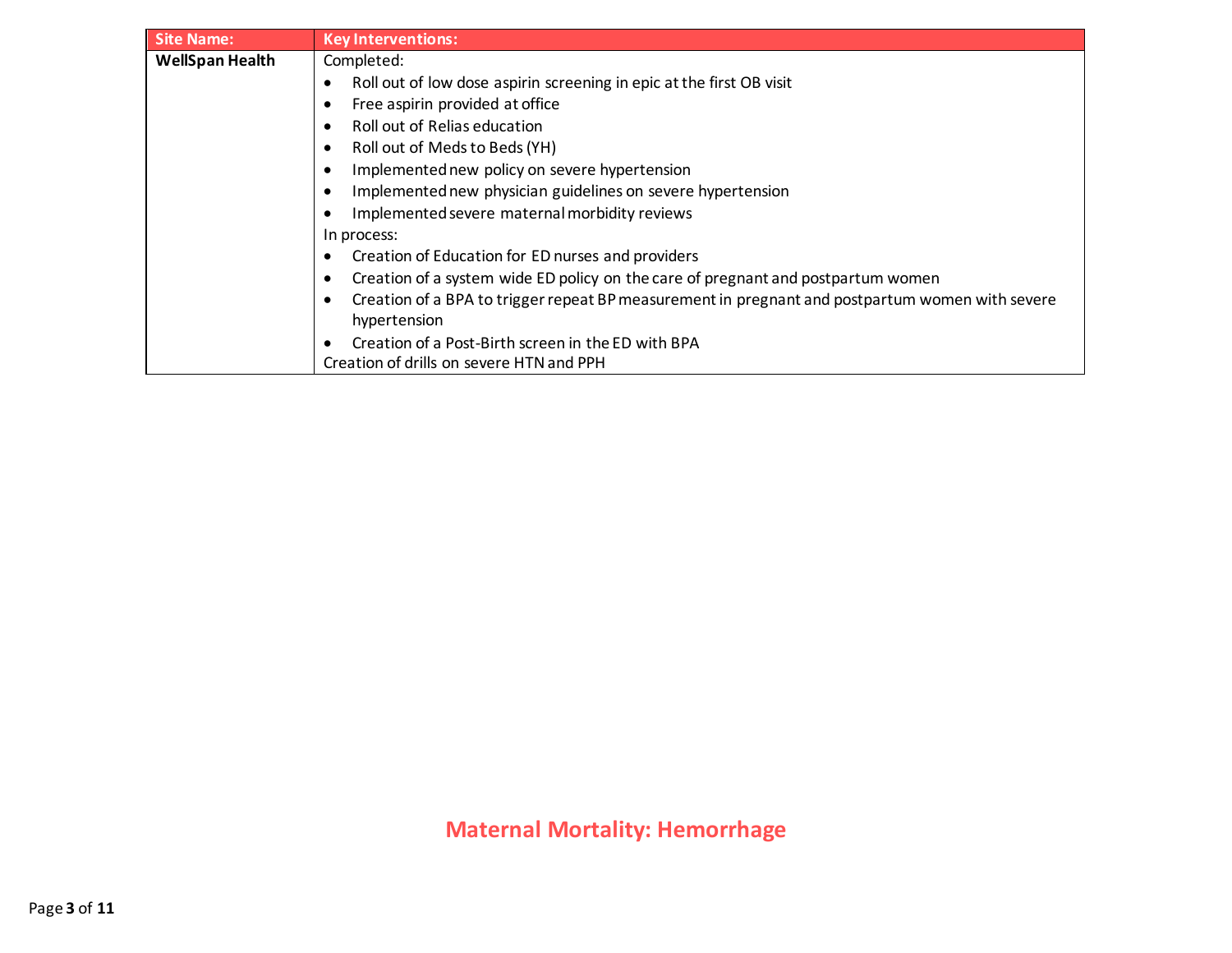| <b>Site Name:</b>              | <b>Key Interventions:</b>                                                                                         |
|--------------------------------|-------------------------------------------------------------------------------------------------------------------|
| Jefferson Health-              | Reviewed data of hemorrhage<br>$\bullet$                                                                          |
| <b>Thomas Jefferson</b>        | Calculator updated<br>$\bullet$                                                                                   |
| <b>University Hospital</b>     | Inservice hemorrhage and emergency cards<br>٠                                                                     |
|                                | Simulation completed in Simulation Center October 2019<br>$\bullet$                                               |
|                                | Requested review and update to Risk Assessment in EPIC<br>$\bullet$                                               |
| <b>Penn Medicine-</b>          | Train champions to facilitate QBL process<br>$\bullet$                                                            |
| Lancaster                      | Feedback and process recommendations for clinical workflow<br>$\circ$                                             |
| General/Women and              | Communication/Education with teams<br>$\circ$                                                                     |
| <b>Babies</b>                  | Implemented EMR tool for PPH risk assessment (Go-Live 12/2/19)<br>$\bullet$                                       |
|                                | Inventory tools/equipment required for QBL process<br>$\bullet$                                                   |
|                                | o Additional scale obtained for L&D                                                                               |
|                                | Implemented QBL with EMR calculator (Go-Live 2/2/20)<br>$\bullet$                                                 |
|                                | Order set changes approved by OBGYN Care Management team<br>$\bullet$                                             |
|                                | Established a method for reporting and determining baseline data<br>$\bullet$                                     |
|                                | OB Vaginal & Cesarean PPH reports built in EMR<br>$\circ$                                                         |
|                                | Blood utilization and uterotonic usage reports<br>$\circ$                                                         |
|                                | QBL report<br>$\circ$                                                                                             |
| <b>Penn Medicine-</b>          | Now include the risk assessment in every pre-op huddle (seen reduction in use of massive transfusion<br>$\bullet$ |
| Pennsylvania                   | protocol)                                                                                                         |
| Hospital                       | Increase in communication of risk assessment & decrease in the need for the massive transfusion<br>$\bullet$      |
|                                | protocol                                                                                                          |
| Penn State Health-             | Completed:                                                                                                        |
| <b>Hershey Medical</b>         | Assessment by provider using an evidence-based tool<br>$\bullet$                                                  |
| <b>Center &amp; Children's</b> | Risk Assessment score placed in EMR and on Chalk board<br>$\bullet$                                               |
| Hospital                       | Postpartum Hemorrhage kit with emergency medications present at every delivery<br>$\bullet$                       |
|                                | Postpartum Hemorrhage Cart containing guideline for actions and emergency supplies immediately<br>$\bullet$       |
|                                | available                                                                                                         |
|                                | Simulation exercises (ongoing)<br>$\bullet$                                                                       |
| <b>St. Clair Hospital</b>      | Unit-standard, stage-based, obstetric hemorrhage emergency management plan with checklists<br>$\bullet$           |
|                                | Quantification of blood loss<br>$\bullet$                                                                         |
|                                | Standards for early warning signs, diagnostic criteria, monitoring and treatment of severe<br>$\bullet$           |
|                                | preeclampsia/eclampsia (include order sets and algorithms)                                                        |
|                                | Standard protocol for measurement and assessment of BP and urine protein for all pregnant and<br>$\bullet$        |
|                                | postpartum women                                                                                                  |
|                                | Establish a culture of huddles for high risk patients and post-event debriefs to identify successes and           |
|                                | opportunities                                                                                                     |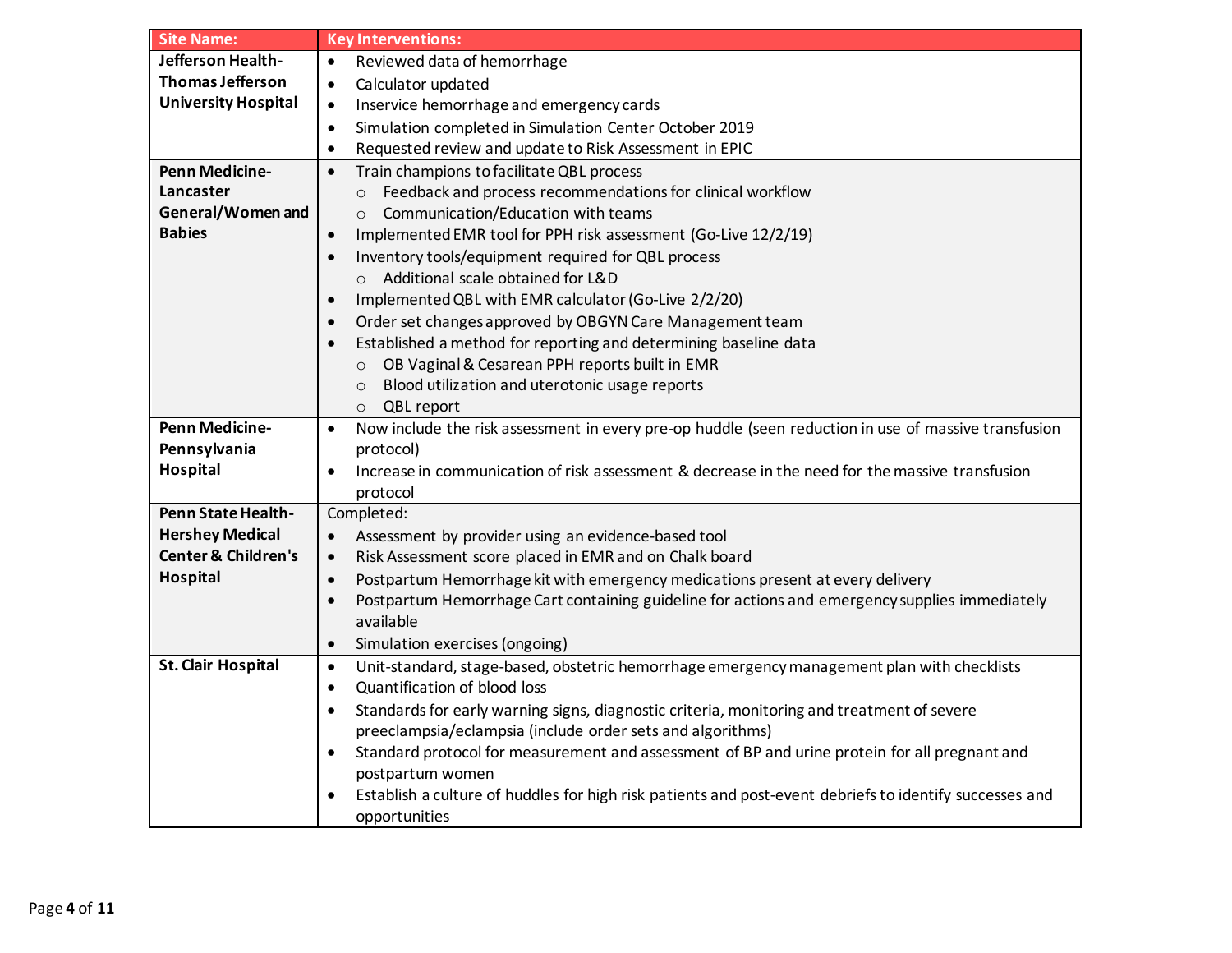| <b>Temple University</b><br>Risk assessment for every patient<br>$\bullet$<br>Hospital<br>Implement the hemorrhage protocol (everything will be consistent)<br>$\bullet$<br>Hemorrhage cart<br><b>Running Drills</b><br>Cultural diversity training<br>Pain Management protocol<br><b>Tower Health-</b><br>Create standard for prenatal identification of high risk patients, quantitative blood loss, and early<br>$\bullet$ |
|-------------------------------------------------------------------------------------------------------------------------------------------------------------------------------------------------------------------------------------------------------------------------------------------------------------------------------------------------------------------------------------------------------------------------------|
|                                                                                                                                                                                                                                                                                                                                                                                                                               |
|                                                                                                                                                                                                                                                                                                                                                                                                                               |
|                                                                                                                                                                                                                                                                                                                                                                                                                               |
|                                                                                                                                                                                                                                                                                                                                                                                                                               |
|                                                                                                                                                                                                                                                                                                                                                                                                                               |
|                                                                                                                                                                                                                                                                                                                                                                                                                               |
|                                                                                                                                                                                                                                                                                                                                                                                                                               |
| <b>Reading Hospital</b><br>interventions                                                                                                                                                                                                                                                                                                                                                                                      |
| All nurses, providers attend yearly sim. QBL roll-out scheduled for 3/7/20; Sims - yearly<br>$\bullet$                                                                                                                                                                                                                                                                                                                        |
| Policy / protocol in place and communicated by 7/1/20                                                                                                                                                                                                                                                                                                                                                                         |
| <b>UPMC Womens</b><br>Standardized hemorrhage cart:<br>$\bullet$                                                                                                                                                                                                                                                                                                                                                              |
| <b>Health Service Line</b><br>Includes: supplies, checklist, algorithms, hemorrhage medication kit, response team, advanced<br>$\circ$                                                                                                                                                                                                                                                                                        |
| gynecologic surgery, massive transfusion protocols, unit guidelines, unit-based drills with post-drill                                                                                                                                                                                                                                                                                                                        |
| debriefs, and staff/provider education                                                                                                                                                                                                                                                                                                                                                                                        |
| Recognition and Prevention:                                                                                                                                                                                                                                                                                                                                                                                                   |
| Standardized assessment tool.<br>$\Omega$                                                                                                                                                                                                                                                                                                                                                                                     |
| Prenatally, admission, other appropriate times<br>٠                                                                                                                                                                                                                                                                                                                                                                           |
| Measurement from EBL to QBL & defined quantity<br>٠                                                                                                                                                                                                                                                                                                                                                                           |
| Response:                                                                                                                                                                                                                                                                                                                                                                                                                     |
| Support programs for patients, families, staff<br>$\circ$                                                                                                                                                                                                                                                                                                                                                                     |
| Conducted Service Line Gap Assessment ~ 2020 The Joint Commission Standards planning to<br>$\circ$                                                                                                                                                                                                                                                                                                                            |
| conduct tracers for compliance<br>Developed a Service Line MMRC                                                                                                                                                                                                                                                                                                                                                               |
| $\circ$<br>Developing a system wide policy for assessing and managing PPH                                                                                                                                                                                                                                                                                                                                                     |
| $\circ$                                                                                                                                                                                                                                                                                                                                                                                                                       |
| Reporting:                                                                                                                                                                                                                                                                                                                                                                                                                    |
| Event reporting to Risk/Quality Department<br>O<br>Multidisciplinary review for opportunities in systems and processes                                                                                                                                                                                                                                                                                                        |
| $\circ$<br>Monitor outcomes and metrics<br>$\Omega$                                                                                                                                                                                                                                                                                                                                                                           |
| Report as appropriate to various committees<br>$\circ$                                                                                                                                                                                                                                                                                                                                                                        |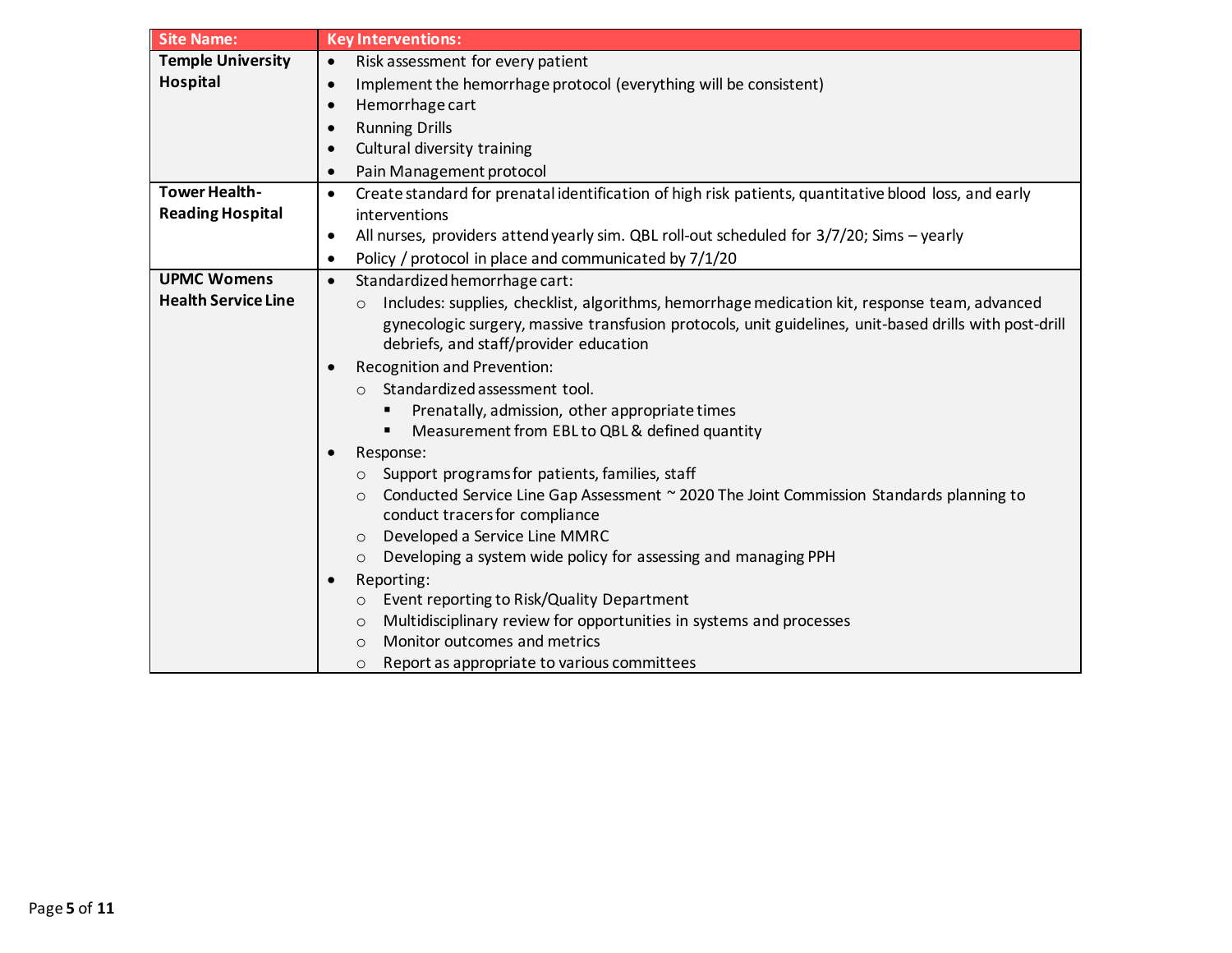## **Maternal Mortality: Timely Fourth Trimester Contact**

| Site Name:               | <b>Key Interventions:</b>                                                            |
|--------------------------|--------------------------------------------------------------------------------------|
| Jefferson Health-        | Standardized guidelines for PP follow-up (current focus on Htn and PPD)<br>$\bullet$ |
| <b>Abington Hospital</b> | Interprofessional postpartum rounding on inpatient Mother-baby units<br>$\bullet$    |
|                          | Developing standardized guidelines for postpartum follow-up                          |

## **Maternal OUD**

| <b>Site Name:</b>                                | <b>Key Interventions:</b>                                                                                            |
|--------------------------------------------------|----------------------------------------------------------------------------------------------------------------------|
| <b>Allegheny Health</b><br><b>Network-Forbes</b> | Screen pregnant women for substance misuse and physical and behavioral health co-morbidities using<br>$\bullet$      |
|                                                  | validated screens in office and upon admission if not previously completed.                                          |
| Hospital                                         | Social work will connect women to treatment and supportive resources.<br>$\bullet$                                   |
| <b>Allegheny Health</b>                          | JWH and AHM practices will implement a validated screening tool for SUD (5Ps) at all NOB visits<br>$\bullet$         |
| Network-Jefferson                                | starting April 1, 2020.                                                                                              |
| Hospital                                         | Any patient who has not been screened in their pregnancy will be screened with the 5P tool on<br>$\bullet$           |
|                                                  | admission to labor and delivery by their labor nurse.                                                                |
|                                                  | Patients who screen positive on the 5P screening tool will be referred for appropriate next steps based<br>$\bullet$ |
|                                                  | on a system-wide algorithm for further assessment and possible treatment.                                            |
| <b>Allegheny Health</b>                          | Staff Education - See NAS QI update<br>$\bullet$                                                                     |
| <b>Network-Saint</b>                             | Provider documentation education<br>$\bullet$                                                                        |
| <b>Vincent Hospital</b>                          | Incorporate information on Growing Hope program and support available for addicted moms-to-be<br>$\bullet$           |
| Geisinger                                        | Implementing universal NIDA screening<br>$\bullet$                                                                   |
|                                                  | Implementing a clinical pathway for positive screens<br>$\bullet$                                                    |
|                                                  | Re-educating on urine toxicology protocol<br>$\bullet$                                                               |
| <b>Guthrie Hospital</b>                          | Finding a validated screening tool- chose 4P's tool<br>$\bullet$                                                     |
|                                                  | Educating staff and training on chosen tool<br>$\bullet$                                                             |
|                                                  | Implement screening of all pregnant women at least once during prenatal care (to start)<br>$\bullet$                 |
| Jefferson Health-                                | Universal Screening with 5Ps tool at first prenatal visit & all triage & inpatient admissions to L&D<br>$\bullet$    |
| <b>Abington Hospital</b>                         |                                                                                                                      |
| <b>Lehigh Valley</b>                             | Educate all Prenatal Care Providers on the 4P's and scripting<br>$\bullet$                                           |
| <b>Health Network-</b>                           | Educate on the referral process to the LSW<br>$\bullet$                                                              |
| Pocono                                           | Provide educational materials to pregnant women with OUD<br>$\bullet$                                                |
|                                                  | Created an OB nurse navigator position to follow at risk patients from prenatal through post-partum<br>$\bullet$     |
|                                                  | for compliance                                                                                                       |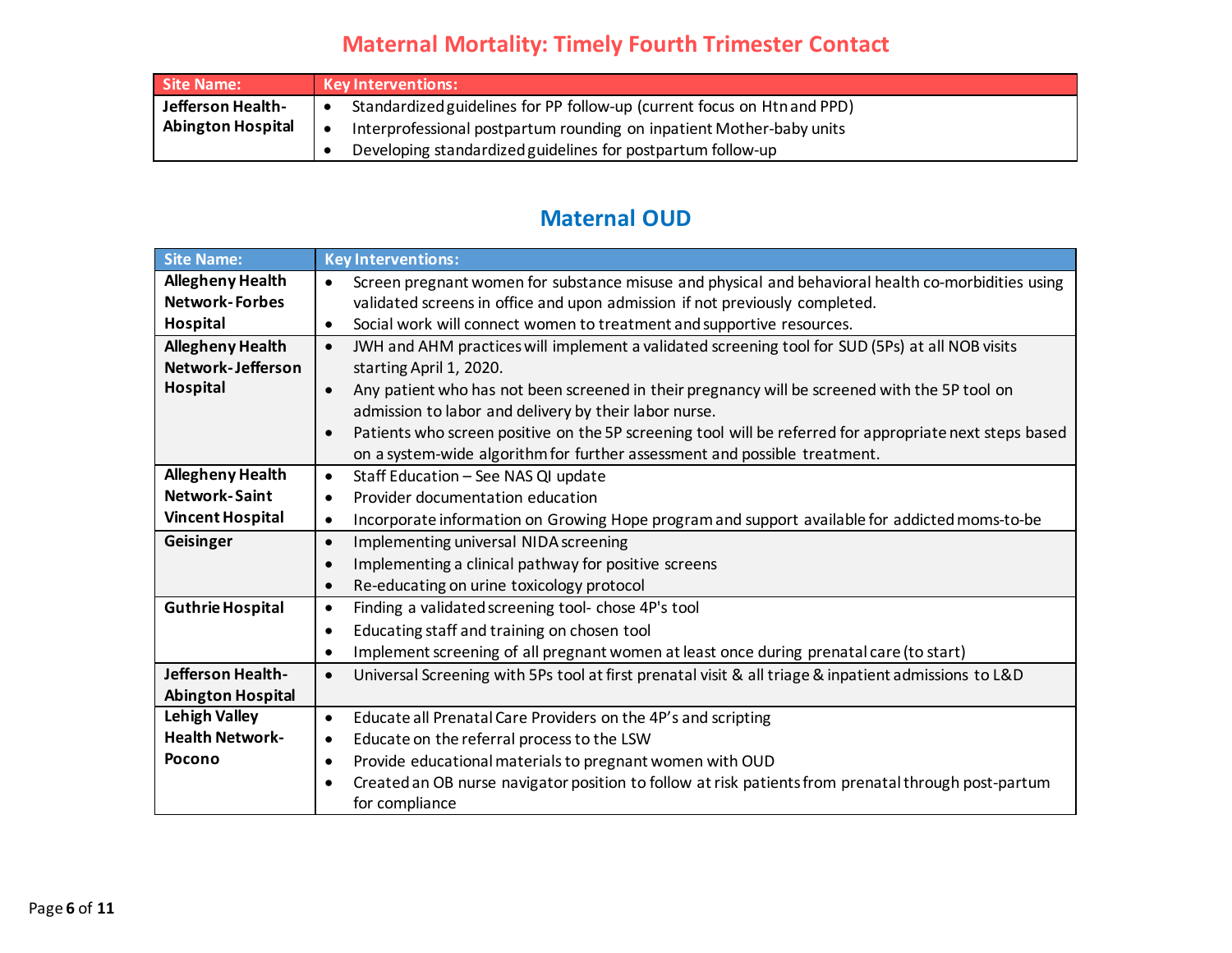| <b>Site Name:</b>              | <b>Key Interventions:</b>                                                                                              |
|--------------------------------|------------------------------------------------------------------------------------------------------------------------|
| <b>Main Line Health</b>        | Working with MLH Clinical Informatics regarding enhancement of Risk Assessment<br>$\bullet$                            |
|                                | Completed Social Work Evaluation of Outpatient Resources Across 4 Hospitals and 4 Geographic<br>$\bullet$              |
|                                | Counties: Goal to Optimize & Standardize                                                                               |
|                                | Developed Education Plan and 2020 Timeline to include:<br>$\bullet$                                                    |
|                                | NAS Education Brochure for Parents<br>$\Omega$                                                                         |
|                                | <b>Computer Based Training Education for All Providers</b><br>$\circ$                                                  |
|                                | <b>Grand Rounds with Dr. Gary Stoner</b><br>$\circ$                                                                    |
|                                | <b>Lunch and Learns</b><br>$\circ$                                                                                     |
|                                | Plan to analyze PA PQC Baseline Survey Results & Best Practices to identify Gaps in Care/Education<br>$\bullet$        |
| <b>Penn Medicine-</b>          | Completed process mapping, gap analysis, Affinity Diagram, & brainstorming<br>$\bullet$                                |
| <b>Chester County</b>          | Evaluated screening tools; Agreed to use 5P's screening tool<br>٠                                                      |
| Hospital                       | Engaged County & Community representatives<br>$\bullet$                                                                |
| Penn Medicine-                 | Creation of a template for a prenatal consult for pregnant women in OUD<br>$\bullet$                                   |
| <b>Hospital of the</b>         | Educate/email OB staff about need for prenatal consultation when able (& why)<br>$\bullet$                             |
| University of                  | Assigned El referral (through EMR) to neonatal NP who tracks all OENs in our hospital<br>$\bullet$                     |
| Pennsylvania                   |                                                                                                                        |
| <b>Penn State Health-</b>      | Completed:                                                                                                             |
| <b>Hershey Medical</b>         | Gain consensus and approval on a validated screening tool to screen all pregnant women for<br>$\bullet$                |
| <b>Center &amp; Children's</b> | substance use                                                                                                          |
| Hospital                       | Draft a paper patient-friendly form to screen patients at the time of the first prenatal appointment<br>$\bullet$      |
|                                | Develop workflow to identify: who will respond to patients who screened positive; who will refer<br>$\bullet$          |
|                                | patients to treatment; and to whom can we refer our patients                                                           |
|                                | Provide unbiased non-judgmental, trauma-informed care:<br>$\bullet$                                                    |
|                                | Complete baseline attitudes measurement staff survey<br>$\circ$                                                        |
|                                | Provide education/intervention<br>$\circ$                                                                              |
|                                | o Complete reassessment through the attitude's measurement staff survey                                                |
|                                | Complete staff education regarding:                                                                                    |
|                                | The 5Ps tool and screening rationale<br>$\circ$                                                                        |
|                                | The 5Ps screening process and SBIRT-Done at main Women's Health office (Hope Drive)<br>$\circ$                         |
| <b>St. Clair Hospital</b>      | Began using 5Ps tool for outpatient prenatal visits & inpatient admissions to our hospital in June 2019<br>$\bullet$   |
|                                | Coordinated with affiliated OB offices for them to utilize 5Ps tool for screening their pregnant patients<br>$\bullet$ |
|                                | in the office setting, starting with the 1st prenatal visit & then again in the 2nd & 3rd trimester.                   |
|                                | Provided OB offices with referral forms to be faxed to our Level 2 Nursery Coordinator for follow-up<br>$\bullet$      |
|                                | care. When our nursery coordinator receives a referral, she reaches out to the family to discuss the                   |
|                                | care they can expect when they arrive for their delivery.                                                              |
|                                | Educated inpatient nursing staff on 5Ps screening tool & implemented it to be utilized on all patients                 |
|                                | admitted.                                                                                                              |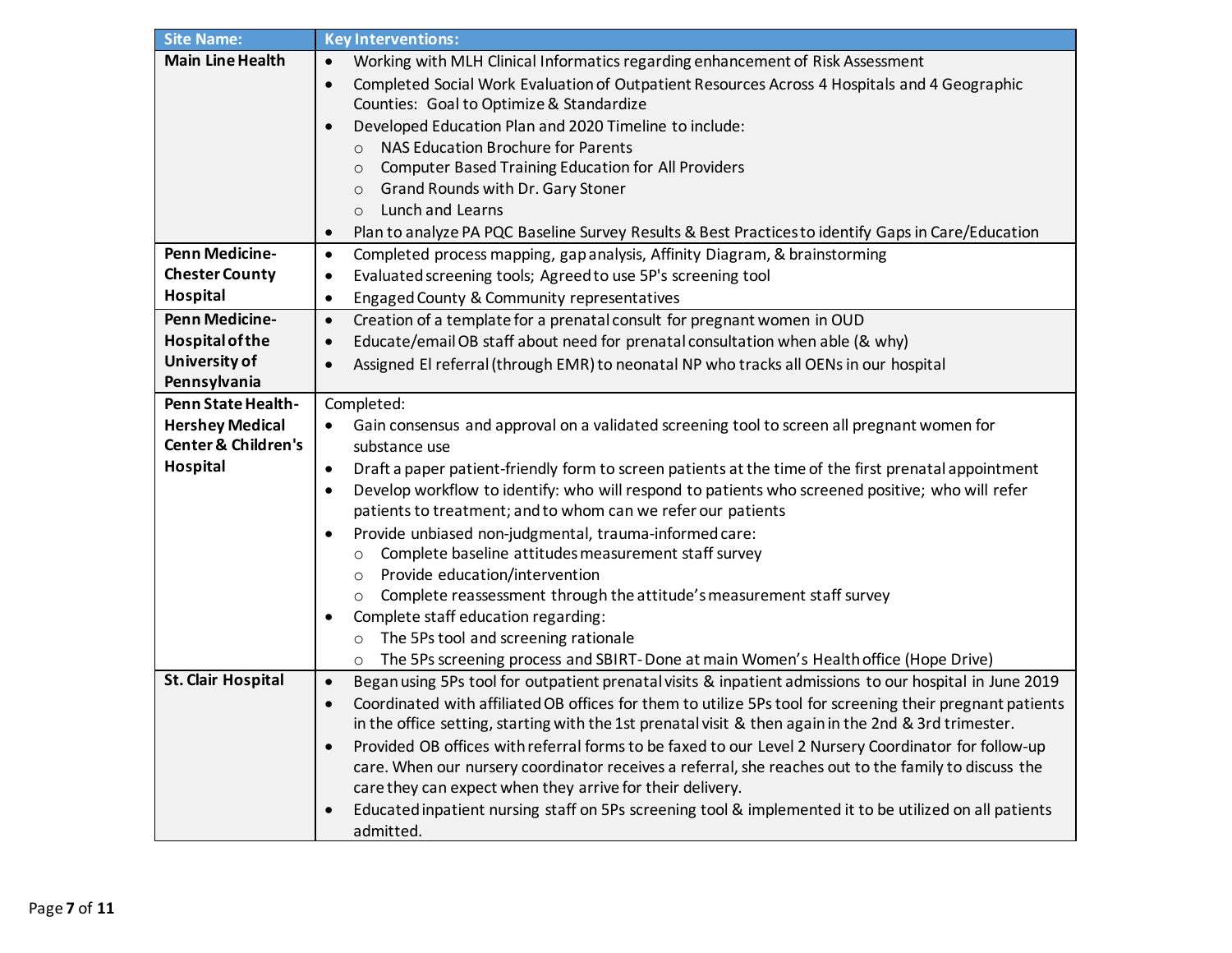| <b>Site Name:</b>          | <b>Key Interventions:</b>                                                                                        |
|----------------------------|------------------------------------------------------------------------------------------------------------------|
| <b>Tower Health-</b>       | Clinical pathway for pregnant women with OUD<br>$\bullet$                                                        |
| <b>Reading Hospital</b>    | Screening for SUD<br>$\circ$                                                                                     |
|                            | Hospital observation for MAT induction, methadone and buprenorphine offered<br>$\circ$                           |
|                            | Connection with methadone program in county.<br>O                                                                |
|                            | Suboxone maintenance program at Women's Health Center for pregnant women with OUD.<br>O                          |
|                            | Intensive case management with the COE, drug and alcohol treatment, social services,                             |
|                            | prenatal development of Plan of Safe Care, connection with Early Intervention, prenatal                          |
|                            | parent education on NAS.                                                                                         |
| <b>UPMC Womens</b>         | Access:<br>$\bullet$                                                                                             |
| <b>Health Service Line</b> | Maternal medical support to prevent withdrawal during pregnancy<br>$\circ$                                       |
|                            | On call service for all UPMC hospitals 24/7<br>$\circ$                                                           |
|                            | Provide regular prenatal and other medical appointments<br>$\circ$                                               |
|                            | 4 Outreach Community Centers<br>$\circ$                                                                          |
|                            | Same day on next day within 24-hour appointments<br>$\circ$                                                      |
|                            | Prevention:                                                                                                      |
|                            | Community education<br>$\circ$                                                                                   |
|                            | Obstetrical provider education                                                                                   |
|                            | $\circ$<br>Minimize fetal exposure to Opioid substances<br>$\circ$                                               |
|                            | Early engage mother as a leader in her recovery                                                                  |
|                            | $\circ$<br>Narcan "to go"                                                                                        |
|                            | $\circ$                                                                                                          |
|                            | Response:<br>$\bullet$                                                                                           |
|                            | Pregnancy Recovery Center (Prenatal & Postpartum)<br>$\circ$                                                     |
|                            | UPMC Healthplan engagement<br>$\circ$                                                                            |
|                            | Support programs for patients, families, staff                                                                   |
|                            | Multidisciplinary team OB, MFM, SW, Nurses, Mental Health therapists<br>$\circ$                                  |
|                            | Methadone Conversion to buprenorphine from inpt. to outpt.<br>$\circ$                                            |
|                            | Outpatient buprenorphine medication treatment<br>$\circ$                                                         |
|                            | Warm hand overs<br>$\circ$                                                                                       |
|                            | ED Physician and APP trained in buprenorphine treatment<br>$\circ$                                               |
|                            | Reporting: Centers of Excellence                                                                                 |
|                            | State, Allegheny County, UPMC Healthplan<br>$\circ$                                                              |
|                            | Report as appropriate to various committees<br>$\circ$                                                           |
| <b>Wayne Memorial</b>      | Use of standardized codes & documentation for SEN's and NAS. Including specific ICD codes for OEN's<br>$\bullet$ |
| Hospital                   | Educate staff re: OEN and NAS, trauma informed care and MD wise guidelines.<br>$\bullet$                         |
|                            | Develop screening criteria for prenatal ID of infants at risk<br>٠                                               |
|                            | Provide family education about NAS and what to expect.<br>$\bullet$                                              |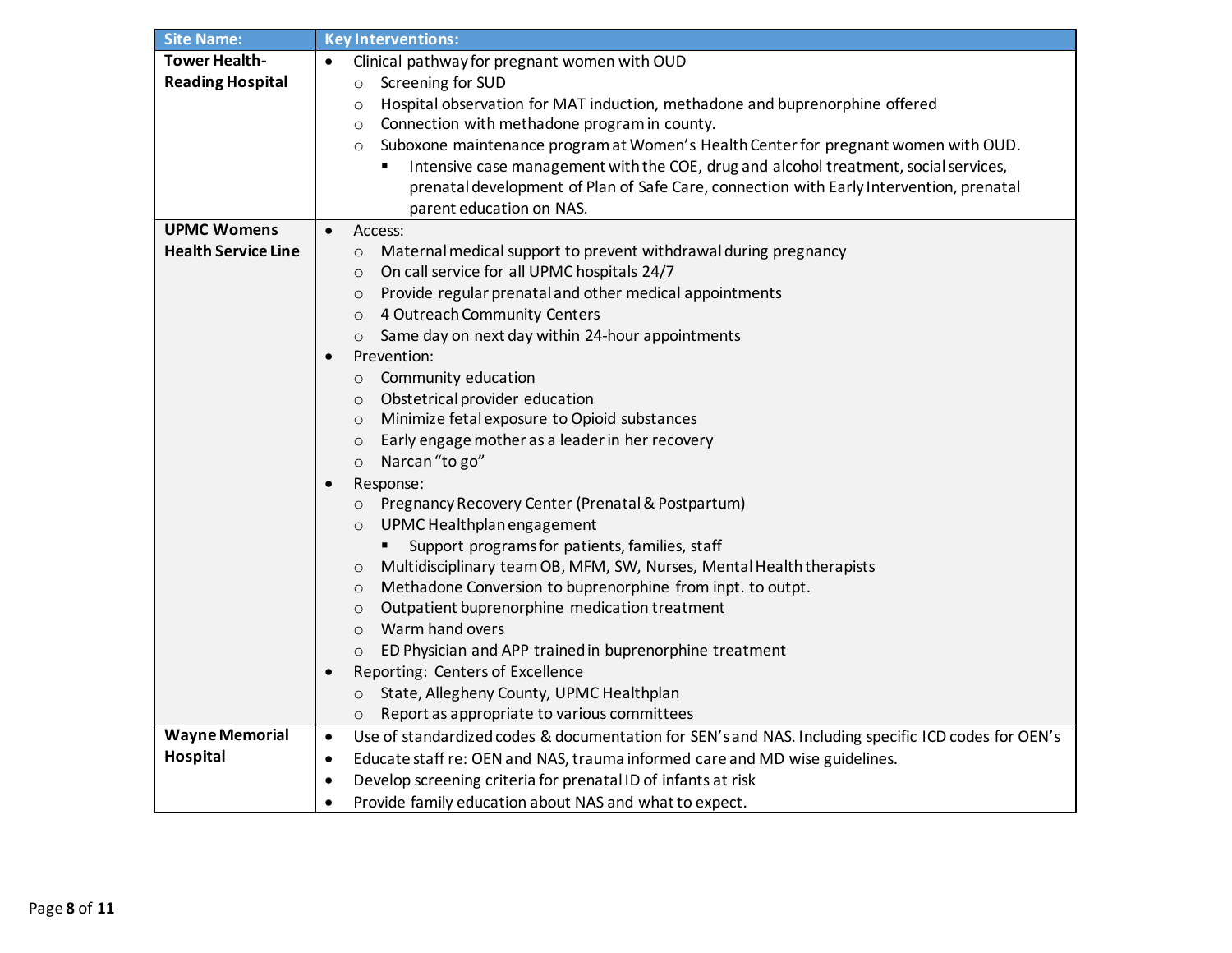## **Neonatal Abstinence Syndrome (NAS)**

| <b>Site Name:</b>          | <b>Key Interventions:</b>                                                                                         |
|----------------------------|-------------------------------------------------------------------------------------------------------------------|
| <b>Allegheny Health</b>    | Two NICU RN's researched & developed education in classroom format to teach all WAIC staff proper                 |
| <b>Network-Saint</b>       | methods & tips to use when assessing neonates for withdrawal using Modified Finnegan Assessment                   |
| <b>Vincent Hospital</b>    | Upon completion of education, skill validation will be done by core group of 6 NICU RN's.<br>$\bullet$            |
|                            | Each staff RN must perform 10 assessments proficiently for skill validation<br>$\bullet$                          |
|                            | Comparison of retrospective RN assessment scores and post-education/validation scores by each RN<br>$\bullet$     |
| <b>Allegheny Health</b>    | Decrease rate of smoking & un-prescribed drug use in mothers enrolled in Perinatal HOPE Program<br>$\bullet$      |
| <b>Network-West</b>        | Implementation of the Eat-Sleep-Console strategy for the management of NAS<br>$\bullet$                           |
| <b>Penn Hospital</b>       | Improve communication and provide education to referring PCP's<br>$\bullet$                                       |
| Doylestown                 | Educated all staff on Eat, Sleep, Console Approach, will perform inter-rater reliability assessment.<br>$\bullet$ |
| Hospital                   | Created and currently use NAS Order Sets with standardized medication dosing and faster weaning.<br>$\bullet$     |
|                            | Educated staff and parents regarding non-pharmacological interventions. Empower parents to provide<br>$\bullet$   |
|                            | these interventions to their baby.                                                                                |
|                            | Reaching out to obstetric providers to refer pregnant women with OUD to hospital team in order to<br>$\bullet$    |
|                            | begin prenatal education, tour unit and discuss care of infant prior to delivery.                                 |
| <b>Einstein Medical</b>    | Create pamphlet for families<br>$\bullet$                                                                         |
| <b>Center Philadelphia</b> | Provide anticipatory guidance to families during prenatal visits<br>$\bullet$                                     |
|                            | Chart review for adherence to NAS protocols<br>$\bullet$                                                          |
|                            | Create OB trigger at 28 weeks for NICU consult<br>$\bullet$                                                       |
|                            | Obtain prenatal joint medicine/nursing consult: Create template for this team consult<br>$\bullet$                |
|                            | Add Picker-type question to discharge phone calls<br>$\bullet$                                                    |
| <b>Einstein Medical</b>    | Multidisciplinary monthly meetings to improve all 3 focus areas<br>$\bullet$                                      |
| Center                     | NAS pamphlets for OB; presenting info at their monthly meeting<br>$\bullet$                                       |
| Montgomery                 | Transportation and Food Vouchers for parents to stay with infants<br>$\bullet$                                    |
|                            | Actively educating staff to transition to Eat, Sleep, Console<br>$\bullet$                                        |
|                            | Supportive care equipment (blankets, MamaRoos, Ergo Baby, etc)<br>$\bullet$                                       |
|                            | Attending Plan of Safe Care meetings<br>$\bullet$                                                                 |
|                            | Developing both EMCM hospital and CHOP Network policy for ESC<br>$\bullet$                                        |
|                            | Breastfeeding "Traffic Lights"<br>$\bullet$                                                                       |
|                            | Community outreach to Methadone Clinic<br>$\bullet$                                                               |
|                            | Infant massage training<br>$\bullet$                                                                              |
|                            | Facility enhancements<br>$\bullet$                                                                                |
| Jefferson Health-          | Implementation of Eat, Sleep, Console tool for NAS assessment<br>$\bullet$                                        |
| <b>Abington Hospital</b>   |                                                                                                                   |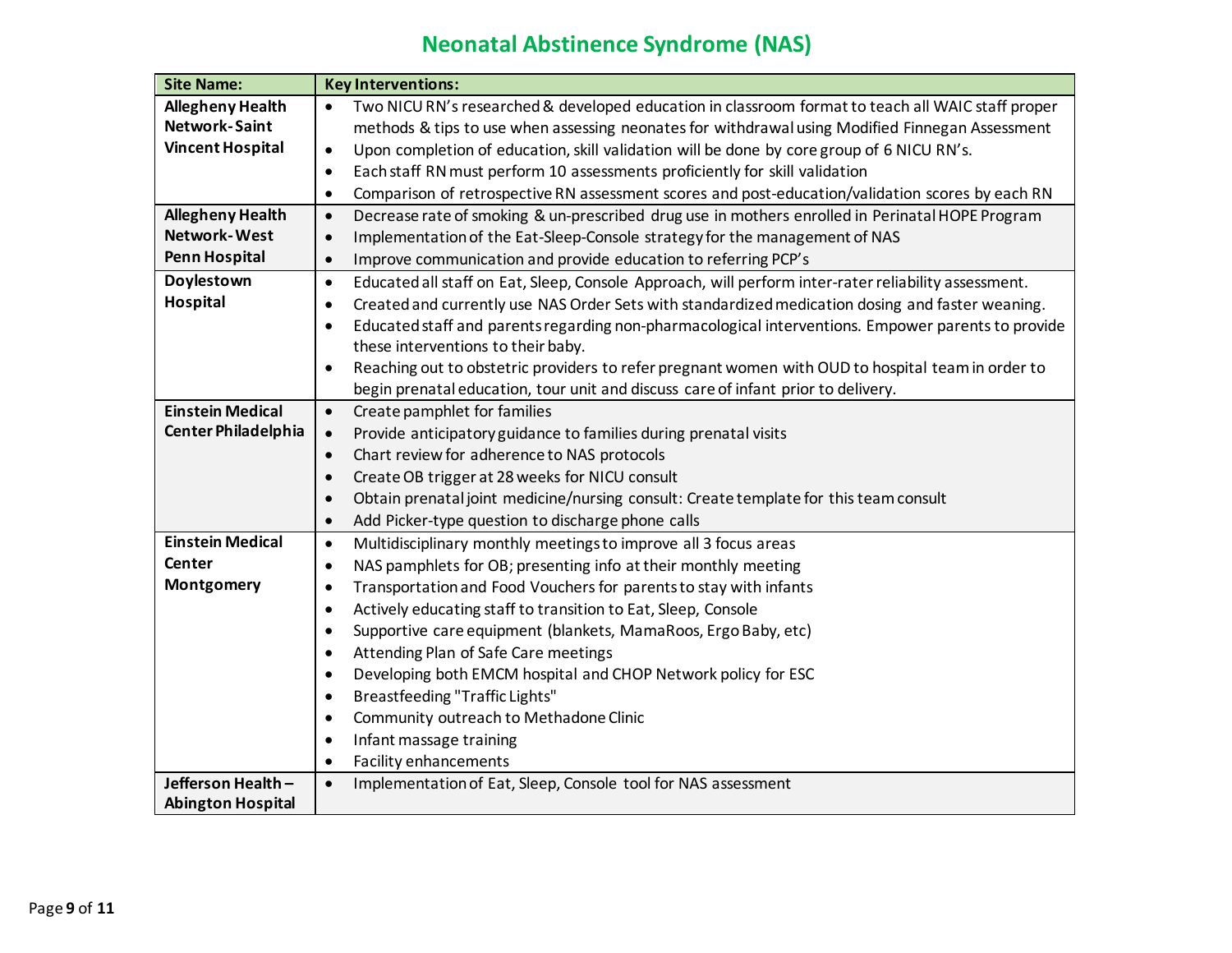| <b>Site Name:</b>              | <b>Key Interventions:</b>                                                                                     |
|--------------------------------|---------------------------------------------------------------------------------------------------------------|
| <b>Mount Nittany</b>           | Help mothers recognize they are the treatment with new welcoming brochure<br>$\bullet$                        |
| <b>Health System-</b>          | Increase staff interest and knowledge with VON training<br>$\bullet$                                          |
| <b>Mount Nittany</b>           | Maximize non-pharmacologic treatments for NAS, consider implementation of Eat-Sleep-Console;<br>$\bullet$     |
| <b>Medical Center</b>          | standardize medication usage and/or consider PRN use                                                          |
| <b>Penn Medicine-</b>          | Review pharmacologic treatment for every OED newborn from 3/1/2019 - 8/31/2019 to determine<br>$\bullet$      |
| Pennsylvania                   | total medication use & weaning process                                                                        |
| <b>Hospital, Newborn</b>       |                                                                                                               |
| <b>Medicine</b>                |                                                                                                               |
| <b>Penn State Health-</b>      | Completed:                                                                                                    |
| <b>Hershey Medical</b>         | <b>IRR Baseline Assessment</b><br>$\bullet$                                                                   |
| <b>Center &amp; Children's</b> | Refresher education<br>$\bullet$                                                                              |
| Hospital                       | <b>IRR Reassessment</b><br>$\bullet$                                                                          |
|                                | In progress:                                                                                                  |
|                                | Development and availability of a Finnegan NAS Scoring Resource Card at each bedside in NICU and<br>$\bullet$ |
|                                | WHU                                                                                                           |
|                                | Plan for huddles / collaboration of scoring at times of key decisions- In progress<br>$\bullet$               |
|                                | Identification of champions/ team members to be included in huddles<br>$\circ$                                |
|                                | Additional education for huddle team members<br>$\bigcirc$                                                    |
| <b>St. Luke's University</b>   | Working with IT to create an EPIC report to accurately identify any babies with NAS & who are<br>$\bullet$    |
| <b>Health Network</b>          | affected by OUD                                                                                               |
|                                | PA PQC core team: working on completing the required NAS education to build competence &<br>$\bullet$         |
|                                | consistency within our NAS scoring throughout the network                                                     |
| <b>Temple University</b>       | Education to Moms pre/post delivery<br>$\bullet$                                                              |
| Hospital                       | Getting OUD screening into EPIC<br>$\bullet$                                                                  |
|                                | Research for what is currently available for Eat, Sleep, Console<br>$\bullet$                                 |
| <b>Tower Health-</b>           | Implement "Eat Sleep Console" program on Specialty care unit. (Moms will room-in with newborns.)<br>$\bullet$ |
| <b>Reading Hospital</b>        | Transfer family to pediatrics when mother is discharged.                                                      |
|                                | Staff education, music therapy, cuddlers, OT, patient/family education, community education<br>$\bullet$      |